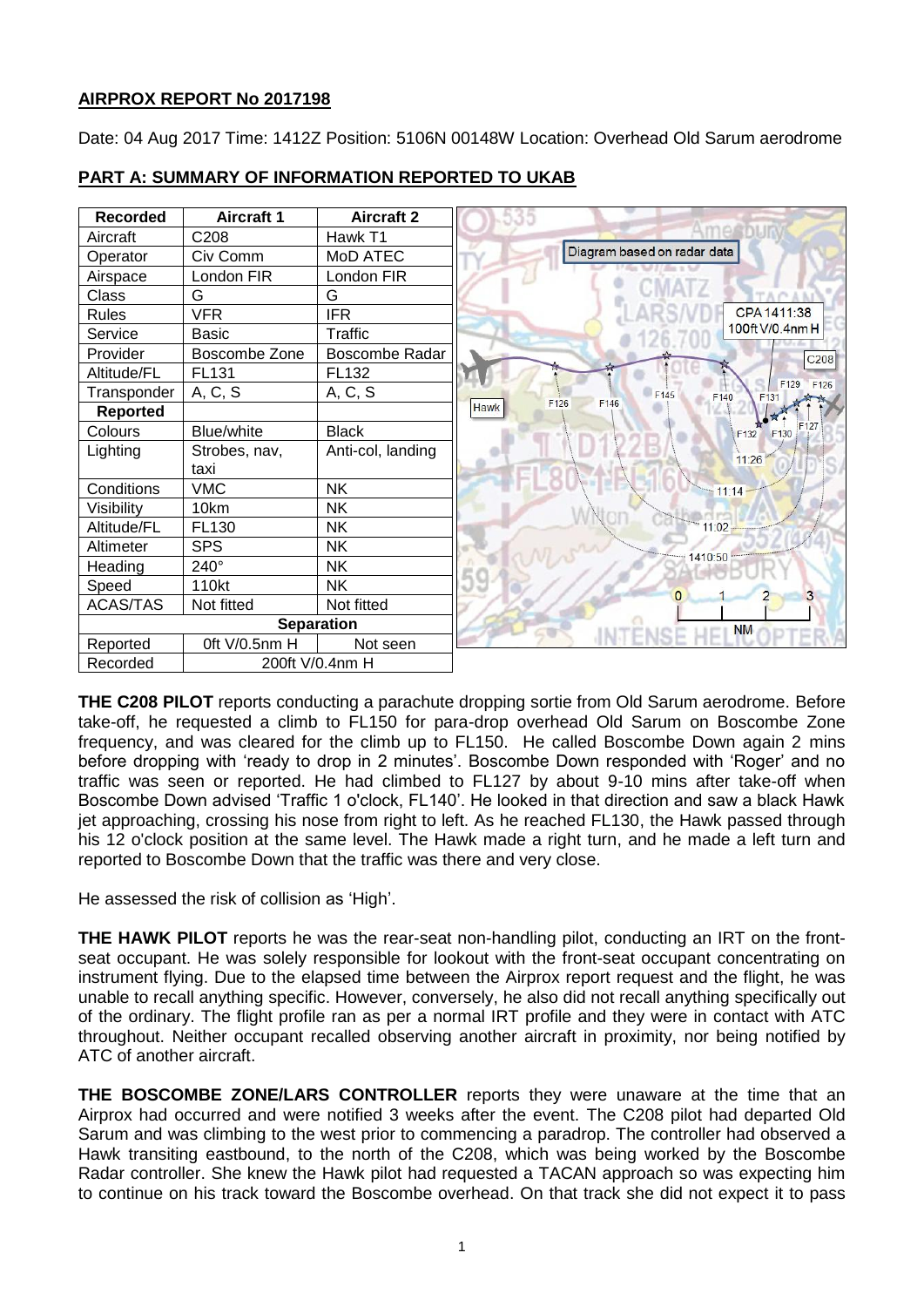close to the C208. The Hawk pilot then unexpectedly turned south towards the C208. As soon as she noticed this the controller called the traffic. The Hawk was at FL140 at the time, and she thought the C208 was climbing towards FL130. Shortly after she called the traffic, the Hawk Mode C dropped off radar; when it reappeared it showed FL130. The C208 was also around FL130 but, by this time, the Hawk was to the west and transiting away. The Zone controller confirmed with the Radar controller that the Hawk would be remaining to the west, and the C208 pilot went on to complete his drop.

She perceived the severity of the incident as 'Low'.

**THE BOSCOMBE RADAR CONTROLLER** reports she was controlling a Hawk in the Boscombe Down (BDN) TRA in the block FL50-FL240. At approximately 13:50L, the Hawk pilot requested a TACAN approach to BDN. As far as she could recall, the Hawk was at approximately FL140 and the C208 was 6-7nm to the southwest, within a few hundred feet. She passed Traffic Information to the Hawk, who acknowledged and confirmed he was inbound for the TACAN. The Hawk was on 'own navigation' and she instructed the pilot to fly not below FL50 initially. She passed Traffic Information on the C208 to the Hawk pilot again, who acknowledged. She was then informed by the LARS controller that the C208 pilot was visual with the Hawk and passed that information to the Hawk pilot. The Zone controller noted that, due to the incident occurring some 3 weeks previously, she unfortunately could not recall specific details. An Airprox was not reported on frequency and therefore no report was submitted at the time.

**THE BOSCOMBE SUPERVISOR** reports he did not witness the C208 and Hawk fly into proximity because the Unit work levels were high to medium at the time and his attention was focused elsewhere. Tapes were not impounded or the Unit Cdr informed at the time of the incident because no action was believed to be required. As Supervisor, he was informed by Zone that the C208 had reported a fast-jet get close to his proximity. Shortly afterwards, he received a phone call from the operator at Old Sarum explaining that his para-dropping aircraft had come close to a fast jet. The Supervisor explained that Traffic Information had been passed to both pilots. The call did not lead him to believe there were any major concerns. He expressed that if the pilot wished to file anything on landing then to let Boscombe know.

## **Factual Background**

The weather at Boscombe Down was recorded as follows:

METAR EGDM 041350Z 27013KT 9999 SCT035 BKN060 19/11 Q1012 BLU NOSIG=

### **Analysis and Investigation**

#### **Military ATM**

An Airprox occurred on 4 Aug 17 at approximately 1412UTC, 10nm southwest of Boscombe Down, between a C208 and a Hawk. The C208 pilot was on frequency with Boscombe LARS while conducting para-dropping at Old Sarum; the Hawk pilot was in receipt of a Traffic Service from Boscombe Radar while positioning for the 'HI TAC Rwy 23' TACAN approach.

Figures 1-6 show the positions of the C208 and Hawk at relevant times in the lead-up to and during the Airprox. The screen shots are taken from a replay using the Pease Pottage radar, which is not utilised by Boscombe Down ATC and therefore is not representative of the picture available to the Boscombe controllers.

At 1409:17 (Figure 1), the Boscombe Radar controller passed Traffic Information to the Hawk pilot on traffic 5nm east, indicating FL50. At the same time, the C208 pilot reported 2 mins to drop at Old Sarum.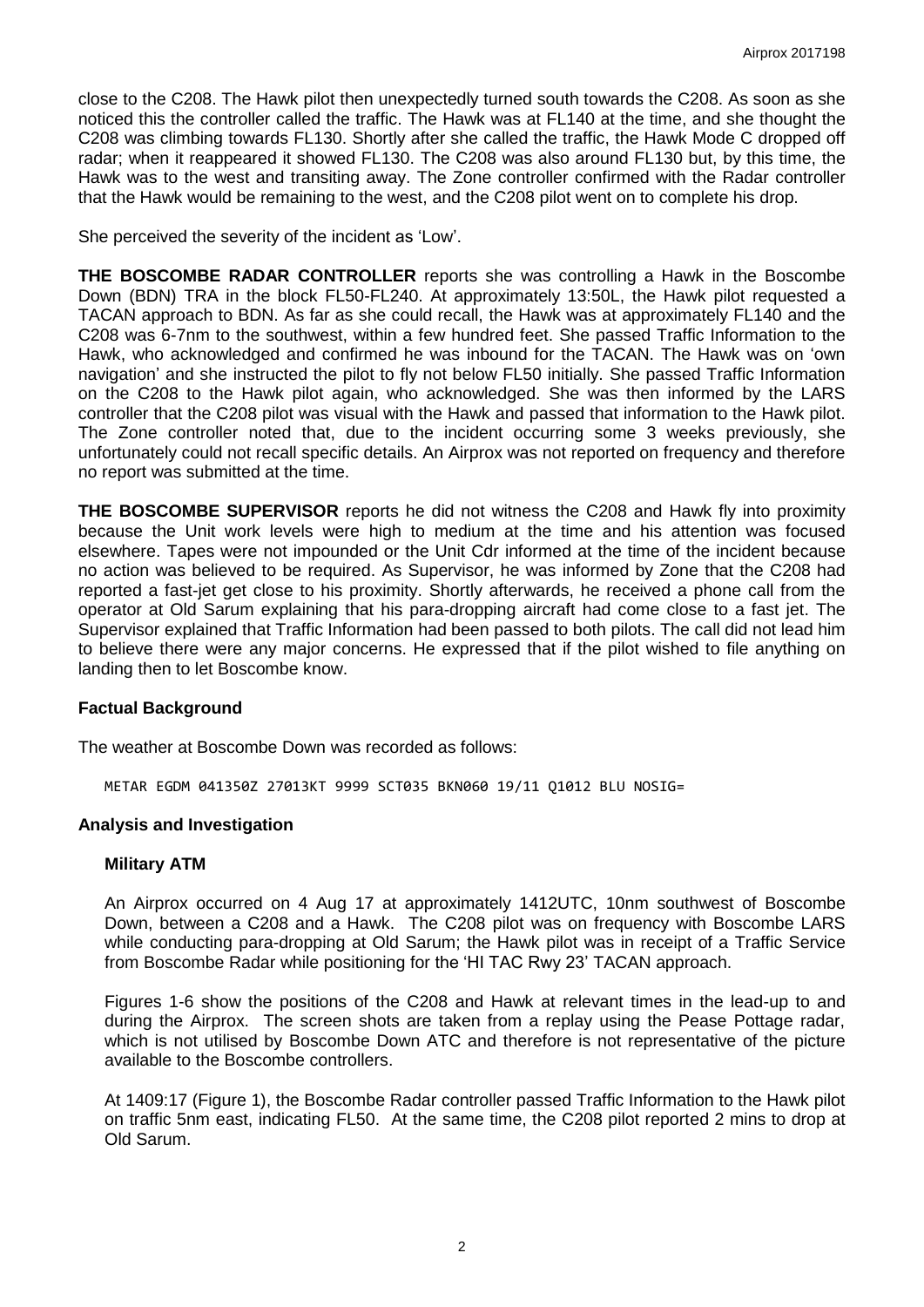

Figure 1: Geometry at 1409:17 (C208 0033; Hawk 2620)

At 1409:59 (Figure 2), the Hawk pilot stated that he would be ready for recovery in one minute, having been told that Netheravon traffic was holding on the ground to facilitate his TACAN approach.



Figure 2: Geometry at 1409:59 (C208 0033; Hawk 2620)

At 1410:39 (Figure 3), the Hawk pilot stated that he was still one minute to recovery.



Figure 3: Geometry at 1410:39 (C208 0033; Hawk 2620)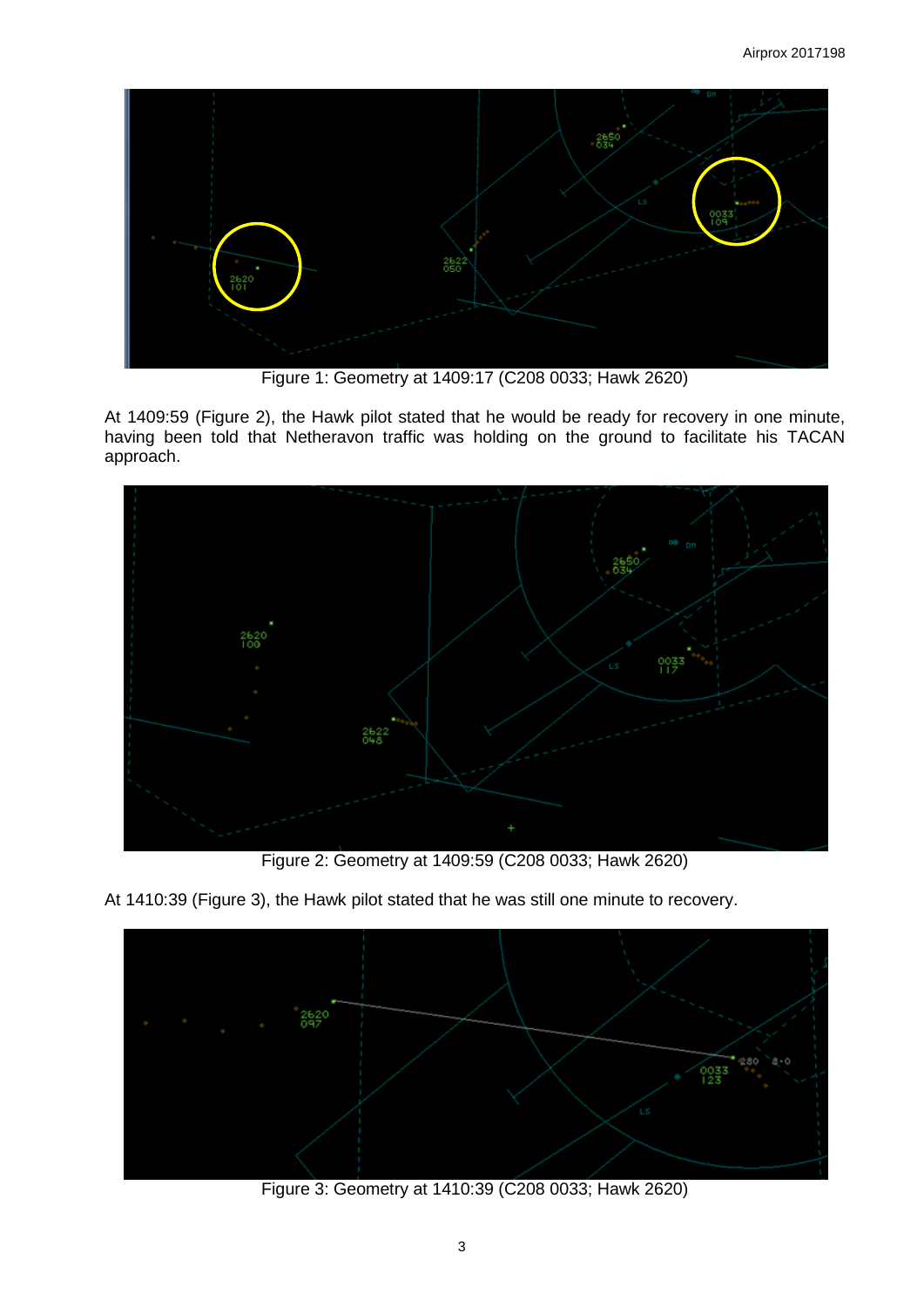At 1411:09 (Figure 4), the Boscombe Radar Controller passed Traffic Information to the Hawk pilot on the C208 as "traffic southeast, 3nm, manoeuvring, FL130 climbing, para-dropper Old Sarum". The Hawk pilot acknowledged but did not say whether he was visual with the traffic.



Figure 4: Geometry at 1411:09 (C208 0033; Hawk 2620)

At 1411:23 (Figure 5), the Boscombe Zone/LARS Controller passed Traffic Information to the C208 pilot as "traffic north, half a mile, manoeuvring, indicating FL140, Hawk". The C208 pilot reported visual with the Hawk. At the same time, the Boscombe Radar Controller passed Traffic Information to the Hawk pilot as "para now south east, err 1nm, FL130 Climbing". The Hawk pilot responded that they were complete in that area and would head west for a TACAN recovery, but did not call visual with the C208.



Figure 5: Geometry at 1411:23 (C208 0033; Hawk 2620)

At 1411:37 (Figure 6), the two aircraft were at CPA, with 0.4nm lateral separation and 200ft vertical separation. One sweep later, the Hawk was at FL130 and the C208 at FL132 with a lateral separation of 0.8nm



Figure 6: Geometry at 1411:37 (C208 0033; Hawk 2620)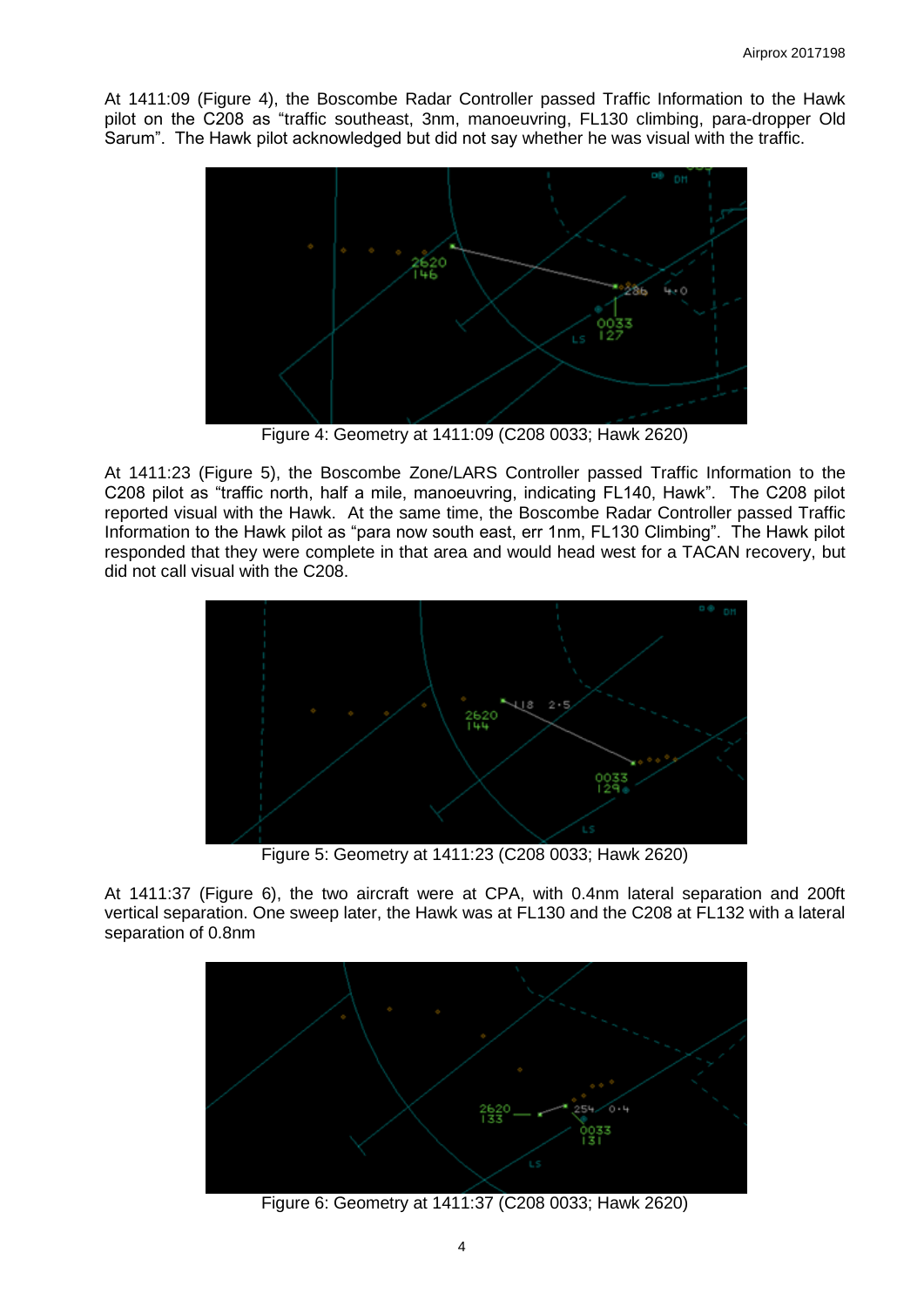The standard procedure for control of para-dropping aircraft operating at Old Sarum is detailed in a Letter of Agreement (LoA) between Boscombe Down ATC and the para-drop operator. Although the LoA states that the para-drop pilot is to report 5 mins to drop, the controllers routinely ask for a call at one min to drop as that is a better time to assess the local traffic situation that might prevent the drop. In addition, the LoA states that the para-dropping aircraft can be provided with any UK FIS, but controllers generally apply a Basic Service unless an alternative request is made. The Boscombe Zone/LARS Controller then passes Traffic Information to colleagues for increased situational awareness of the activity, enabling them to factor it into their own plans. In this case, there was no agreement of a type of service on frequency, but it is believed that the Boscombe Zone/LARS Controller was applying a Basic Service.

The Boscombe Zone/LARS Controller observed the Hawk in transit towards the C208 and was aware that the Hawk was carrying out a TACAN approach. She anticipated that the Hawk's track would be the standard profile, via the overhead and at 3000ft, and would therefore not affect the para-dropping activity. When the Hawk, still operating at approximately FL140, turned onto a more southerly track towards the C208, the Boscombe Zone/LARS Controller passed Traffic Information to the C208 pilot, who was then able to visually acquire the Hawk. CAP 774 states that a warning shall be issued to the pilot if there is a definite risk of collision, therefore the Zone Controller fulfilled their responsibilities in providing a Basic Service to the C208 pilot.

The Boscombe Radar Controller liaised with Netheravon to deconflict the Hawk's TACAN approach. Traffic Information was passed to the Hawk pilot on separate traffic in transit at FL50, due to it being at the bottom of his operating block, followed by an initial Traffic Information call on the C208. This call was slightly late, as the C208 was 4nm away at the time (TI stated 3nm) and CAP 774 details that controllers shall aim to pass Traffic Information by 5nm, if traffic will pass within 3nm, in order to give the pilot sufficient time to meet his collision avoidance responsibilities. When the Hawk pilot reported complete with general handling and routing to the west for a TACAN approach to RW23, his choice of right hand turn, coupled with descent, routed the aircraft towards the C208. Further Traffic Information was passed to the Hawk pilot on the C208, though at no time did he report visual with the C208. The Hawk pilot was under own navigation throughout.

#### **UKAB Secretariat**

The C208 and Hawk pilots shared an equal responsibility for collision avoidance and not to operate in such proximity to other aircraft as to create a collision hazard<sup>1</sup>. If the incident geometry is considered as head-on or nearly so then both pilots were required to turn to the right<sup>2</sup> notwithstanding their responsibility for collision avoidance. If the incident geometry is considered as converging then the C208 pilot was required to give way to the Hawk<sup>3</sup>.

The C208 pilot submitted his Airprox report just over 2 weeks after the event. Consequently, the other parties involved could not be notified earlier. The front page diagram was derived from Swanwick multilateration radar and displays slightly different parameters at CPA from those shown in the Military ATM report.

#### **Comments**

 $\overline{a}$ 

#### **HQ Air Command**

The fact that this Airprox was not formally declared as an Airprox on the in-use frequency at the time has unfortunately hampered investigative efforts as some 3 weeks elapsed before the Hawk

<sup>1</sup> SERA.3205 Proximity.

<sup>2</sup> SERA.3210 Right-of-way (c)(1) Approaching head-on.

<sup>3</sup> SERA.3210 Right-of-way (c)(2) Converging.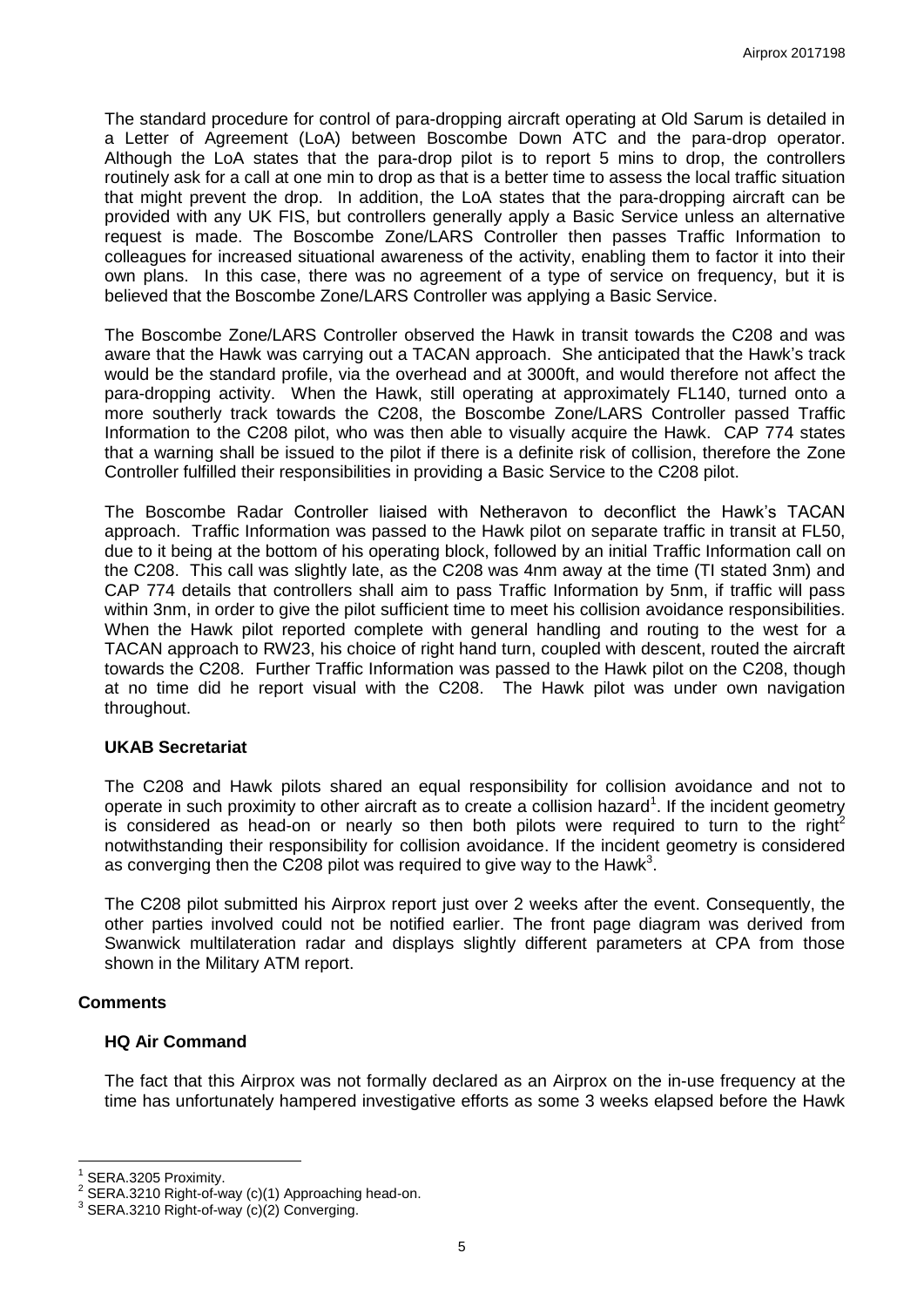pilot and Boscombe Down controllers were informed; thus, controller and pilot recollection of the event was limited.

Although the Hawk crew had pre-briefed the possibility of carrying out a HI TAC procedure during this sortie (due to activity at Netheravon) the intention as briefed to ATC was to conduct the 'more usual' TACAN approach to RW23 which, at the time, included a holding pattern through the Netheravon overhead. Thus, the controller had arranged with Netheravon to keep an aircraft on the ground to facilitate this.



When the Hawk pilot stated that he was ready to recover via the TACAN approach the controller expected him to home to the Boscombe Down overhead but the Hawk pilot then turned right, towards the climbing Cessna, in order to increase track miles to lose height in a controlled manner. This then led to separation being eroded and necessitated issuing Traffic Information to both aircraft at a reduced range, albeit the Hawk pilot (under a Traffic Service) had already received Traffic Information at a greater range. With neither aircraft fitted with ACAS this barrier was not available. Furthermore, the Hawk pilot was conducting an Instrument Rating Test and so his lookout would have been markedly reduced (although this is mitigated by increased lookout from the examiner in the rear seat). It seems that the Hawk crew simply had not assimilated the position of the Cessna from the Traffic Information calls provided by ATC. This would not be unusual in a high workload situation (the pilot under examination and the examiner both required to devote a high degree of attention to the accuracy of the instrument flying) and so, without the mental model that the airspace into which he intended to turn was occupied by the Cessna and without any on-board warning, the Hawk pilot unwittingly eroded separation between the 2 aircraft.

#### **Summary**

An Airprox was reported when a C208 and a Hawk T1 flew into proximity at 1412 on Friday  $4<sup>th</sup>$  August 2017. Both pilots were operating in VMC, the C208 pilot under VFR in effect in receipt of a Basic Service from Boscombe Zone and the Hawk pilot under IFR in receipt of a Traffic Service from Boscombe Radar.

## **PART B: SUMMARY OF THE BOARD'S DISCUSSIONS**

Information available consisted of reports from both pilots, transcripts of the relevant RT frequencies, radar photographs/video recordings, reports from the air traffic controllers involved and reports from the appropriate ATC and operating authorities.

The Board first considered the controllers' actions and noted that the Radar controller had passed Traffic Information to the Hawk crew slightly late (required by 5nm, and stated as 3nm, but actually at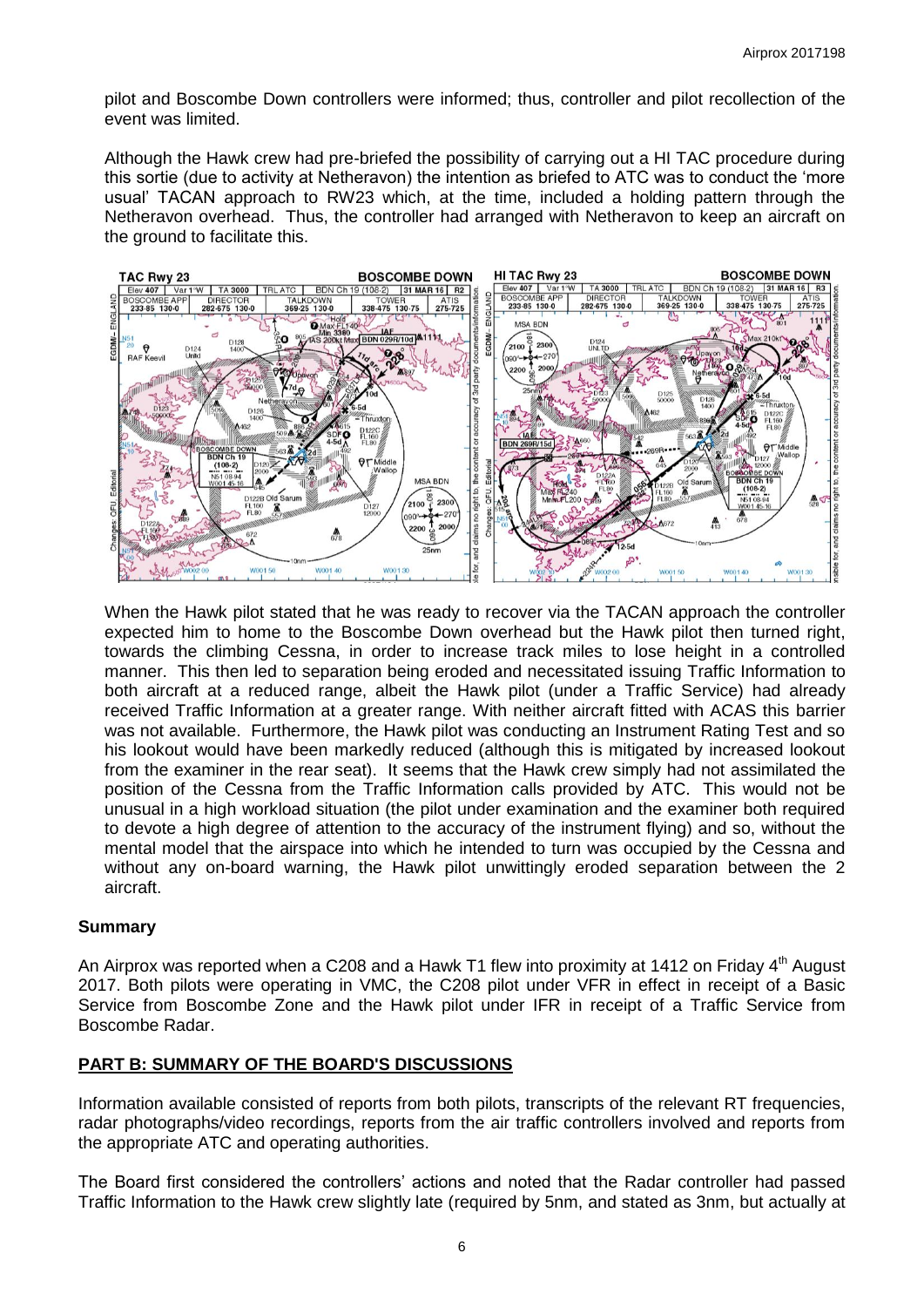4nm) but had passed Traffic Information again at 1nm as the Hawk pilot had unexpectedly started a descending right turn towards the C208. However, it was apparent that neither pilot in the Hawk had assimilated the C208 Traffic Information, despite acknowledging it and, crucially, had not assimilated that the C208 was passing FL130 in a climb. The Board considered that this lack of assimilation was contributory to the Airprox.

For their part, the Boscombe Zone/LARS controller was working under the assumption that the Hawk would fly towards the Boscombe overhead and consequently did not consider it a factor to the C208, which was effectively under a Basic Service. As the Hawk pilot was inbound eastwards towards the airfield he then informed the controller that he was 'complete in the area and would head out west for a TACAN recovery'. The controller acknowledged this and cleared the Hawk pilot to descend not below FL50. However, the direction of turn onto west was not given by the Hawk pilot and, when he unexpectedly turned right towards the C208, she passed Traffic Information to the C208 pilot (although, by the nature of the unfolding situation, at a late stage). The C208 pilot then saw the approaching Hawk, albeit very shortly before CPA. Members discussed whether the C208 pilot should have given way to the Hawk approaching from his right, but agreed that, in this circumstance, the dynamics of the situation meant that it was not practical for him to do so given the relative speed of the Hawk as it turned.

Given that Traffic Information had been passed to them, and acknowledged, the Board considered that the cause of the Airprox had been that the Hawk crew had turned into conflict with the C208. The fact that the Traffic Information was not assimilated was a timely reminder for pilots to ensure that they guarded against becoming task-focused to the extent that vital information was overlooked. Finally, members considered the risk and discussed the closing geometry, speed and separation at CPA. They concluded that these factors, combined with the lack of visual acquisition by either Hawk pilot and the late visual acquisition by the C208 pilot, had resulted in a situation where safety had been much reduced below the norm.

## **PART C: ASSESSMENT OF CAUSE, RISK AND SAFETY BARRIERS**

Cause: The Hawk crew turned into conflict with the C208.

Contributory Factors: The Hawk crew did not assimilate the Traffic Information concerning the C208.

Degree of Risk: B.

### Safety Barrier Assessment<sup>4</sup>

In assessing the effectiveness of the safety barriers associated with this incident, the Board concluded that the key factors had been that:

#### **ANSP:**

**Situational Awareness and Action** were assessed as **partially effective** because the unexpected turn by the Hawk pilot meant that the Boscombe Zone/LARS controller was only able to pass late Traffic Information to the C208 pilot.

#### **Flight Crew:**

**Tactical Planning** was assessed as **partially effective** because the Hawk pilot did not communicate his intention to the Boscombe controller to turn right as he set himself up for the TACAN procedure.

 4 The UK Airprox Board scheme for assessing the Availability, Functionality and Effectiveness of safety barriers can be found on the [UKAB Website.](http://www.airproxboard.org.uk/Learn-more/Airprox-Barrier-Assessment/)